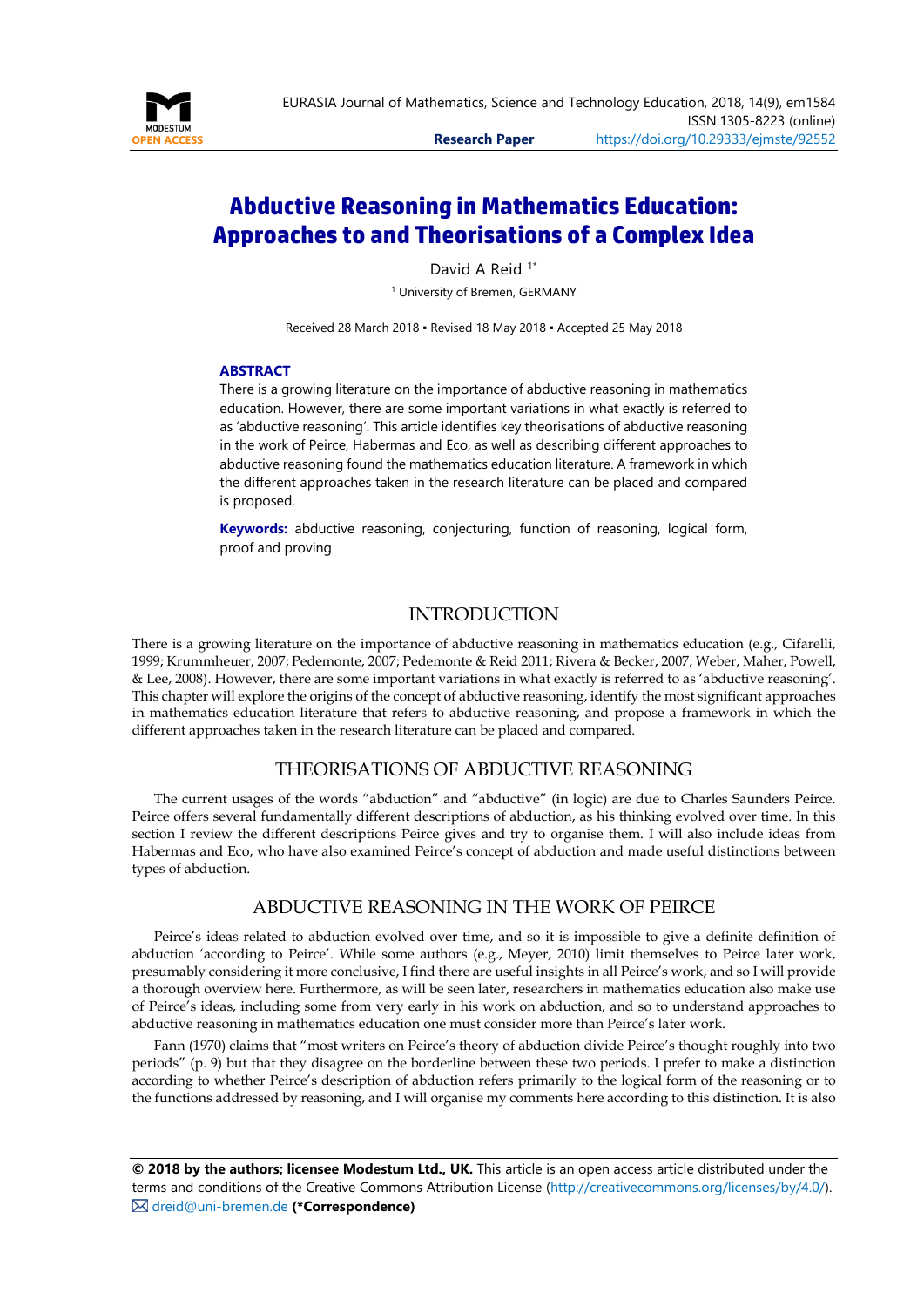#### **Contribution of this paper to the literature**

- It identifies key theorisations of abductive reasoning in the work of Peirce, Habermas and Eco.
- It describes the full range of different approaches to abductive reasoning found the mathematics education literature.
- It proposes a framework in which the different approaches taken in the research literature can be placed and compared.

possible to make a further distinction among descriptions referring to logical form according to the specificity of the reasoning, and I will discuss this where it is relevant.

#### **Theorisations based on the Logical Form of the Reasoning**

Peirce's first discussion of abduction seems to be his presentation in 1867 to the American Academy of Arts and Sciences. At that time he referred to abduction as "Hypothesis" and characterised it by this syllogism (1867, p. 285; CP 2.5111):

*Hypothesis*

Any *M* is, for instance, *P' P'' P'''*, etc.

*S* is *P' P'' P''',* etc.;

#### ∴ *S* is probably *M*.

Here *S* is the subject, a specific case of interest, and *P', P'', P'''* are a number of characteristics of *S.* The word "probably" in the conclusion indicates a key characteristic of abduction. The argument gives the conclusion plausibility, but not certainty. The only exception to this occurs when the list *P*', *P*'', *P*''' of characteristics is exhaustive, in which case Peirce calls the argument "formal hypothesis" or "reasoning from definition" (1867, p. 282; CP 2.508). In this early form, abduction concerns a general rule (it applies to any *M*) and a *specific* subject. The conclusion is about *S,* the *specific* case.

In an article published in *Popular Science Monthly* in 1878, Peirce gives an example involving white beans, and uses the terms 'rule', 'result' and 'case' to refer to the three elements of an abduction.

*Suppose I enter a room and there find a number of bags, containing different kinds of beans. On the table there is a handful of white beans; and, after some searching, I find one of the bags contains white beans only. I at once infer as a probability, or as a fair guess, that this handful was taken out of that bag. This sort of inference is called making an hypothesis. It is the inference of a case from a rule and a result. (1878, p. 471-472; CP 2.623)*

Peirce presents this example also as a syllogism:

#### HYPOTHESIS.

*Rule*.—All the beans from this bag are white.

*Result*.—These beans are white.

∴ *Case*.—These beans are from this bag. (1878, p. 472; CP 2.623)

The differences between this formulation and Peirce's formulation of 1867 are slight, but significant. Instead of the subject *S* "these beans" sharing a number of characters, only one character "being white" is involved in this canonical example. This suggests that Peirce saw abduction as possible on very limited evidence. It is also possible to see the result in this case as referring to more than a specific case. "These beans are white" could be phrased as "All the beans in this sample are white," which has the same generality as "All the beans from this bag are white". The original 1867 formulation suggests that abduction is the inference of a *specific* case from a *general* rule and a *specific* result. The 1878 formulation suggests that abduction is the inference of a specific *or general* case from a *general* rule and a specific *or general* result. Thus the 1878 formulation can be applied in more situations, involving both specific and general results and perhaps very limited evidence.

In 1883 Peirce published his essay "A Theory of Probable Inference" in the Johns Hopkins *Studies in Logic* in which he describes abduction in a similar way:

*Hypothesis proceeds from Rule and Result to Case; it is the formula of the acquirement of secondary sensation—a process by which a confused concatenation of predicates is brought into order under a synthetizing predicate. (1883, p. 145; CP 2.712)*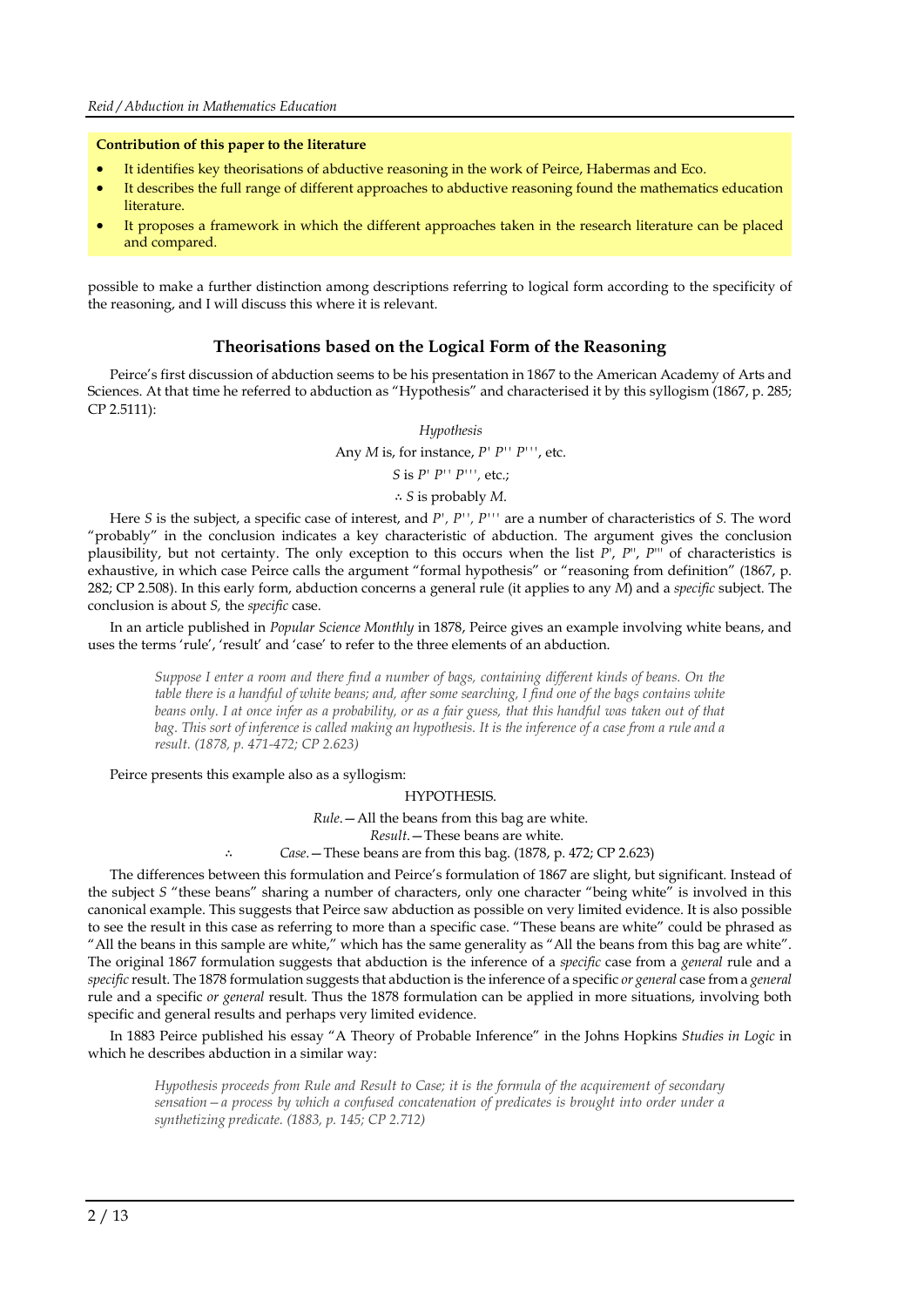However, in presenting Hypothesis as a syllogism, he makes an attempt to indicate the degree of probability that the specific case S belongs to the class M.

#### *Hypothesis.*

*M* has, for example, the numerous marks *P', P'', P''',* etc.,

*S* has the proportion *r* of the marks *P', P'', P''', e*tc.;

#### Hence, probably and approximately, *S* has an *r*-likeness to *M*. (1883, p. 140; CP 2.706)

#### About this formulation Peirce later commented:

*But in my paper on Probable Inference in the Johns Hopkins "Studies in Logic," owing to the excessive weight I at that time placed on formalistic considerations, I fell into the error of attaching a name[,] the synonym I then used for Abduction, to a probable inference which I correctly described, forgetting that according to my own earlier and correct account of it, abduction is not of the number of probable*  inferences. It is singular that I should have done that, when in the very same paper I mention the *existence of the mode of inference which is true abduction. Thus, the only error that paper contains is the designation as Abduction of a mode of induction somewhat resembling abduction, which may properly be called abductive induction. (1902a)*

*According to my own principles, the reasoning with which I was there dealing could not be the reasoning by which we are led to adopt a hypothesis, although I all but stated as much. But I was too much taken up in considering syllogistic forms and the doctrine of logical extension and comprehension, both of which I made more fundamental than they really are. As long as I held that opinion, my conceptions of Abduction necessarily confused two different kinds of reasoning. (1902b; CP 2.102)*

Between 1883 and 1902 occurs the borderline often claimed between the two periods of Peirce's work on abduction. One marker is a change of terminology, as Peirce begins to refer to abduction as either 'abduction' or 'retroduction' reserving the word 'hypothesis' for a conjecture. As suggested by the two quotes above, at this time he also came to see syllogisms as less fundamental, and as a result it becomes more difficult to identify the logical form of abductive reasoning in his later writing. Instead there is more emphasis on the functions addressed by reasoning (see below). It would be a mistake, however, to see this division too starkly. Peirce was interested in the functions addressed by reasoning from the beginning and had in mind a specific logical form for abduction even if this is hard to discern in his later writings.

In 1896, in a manuscript entitled "The Logic of Mathematics; an Attempt to Develop my Categories from within", Peirce introduced the term 'retroduction' to refer to abduction, and used 'hypothesis' to mean "something, which looks as if it might be true and were true and which is capable of verification or refutation by comparison with facts" (CP 1.120). The nature of this hypothesis is somewhat unclear. Peirce offers two examples. In the first (CP 1.68) he notes that it has not been possible to decompose hydrogen (and the other elements) in spite of various efforts to do so. This is the result. The rule in this case is that elements cannot be decomposed, and we abduce the case that hydrogen is an element. In the second example he discusses Kepler's discovery of the laws governing the motions of the planets, and seems to suggest that Kepler hypothesised a series of general rules that would lead to the observed results, arriving in the end at a new general rule that had not previously existed. So the Rule is abduced as well as, or instead of, the Case. One could read the Kepler example as including two different kinds of abduction. Concerning the shape of the orbits of the planets, Kepler (presumably) was limited to closed curves familiar from geometry, circles, ellipses, ovoids, etc. He selected a Rule relating the shape of the orbit to the position of the planet, arriving at the abduction:

The observed positions of the planets are P,

If the shape of the orbits is an ellipse then the positions of the planets are P; Therefore, the shape of the orbits is an ellipse.

This fits the logical form of 1878. However, in discovering the other laws, Kepler did not have a limited set of pre-existing possibilities to select from, for example concerning the relationship between the speeds of the planets and their positions. So he must have abduced the Rule as well as the Case.

The only explicit representation of logical form for abduction that I am aware of in Peirce's later writing is in his "Lectures on Pragmatism" (1903, CP 5.14-212) where he presents the abductive form of inference in this way:

*The surprising fact, C, is observed;*

*But if A were true, C would be a matter of course,*

*Hence, there is reason to suspect that A is true. (1903; CP 5.189)*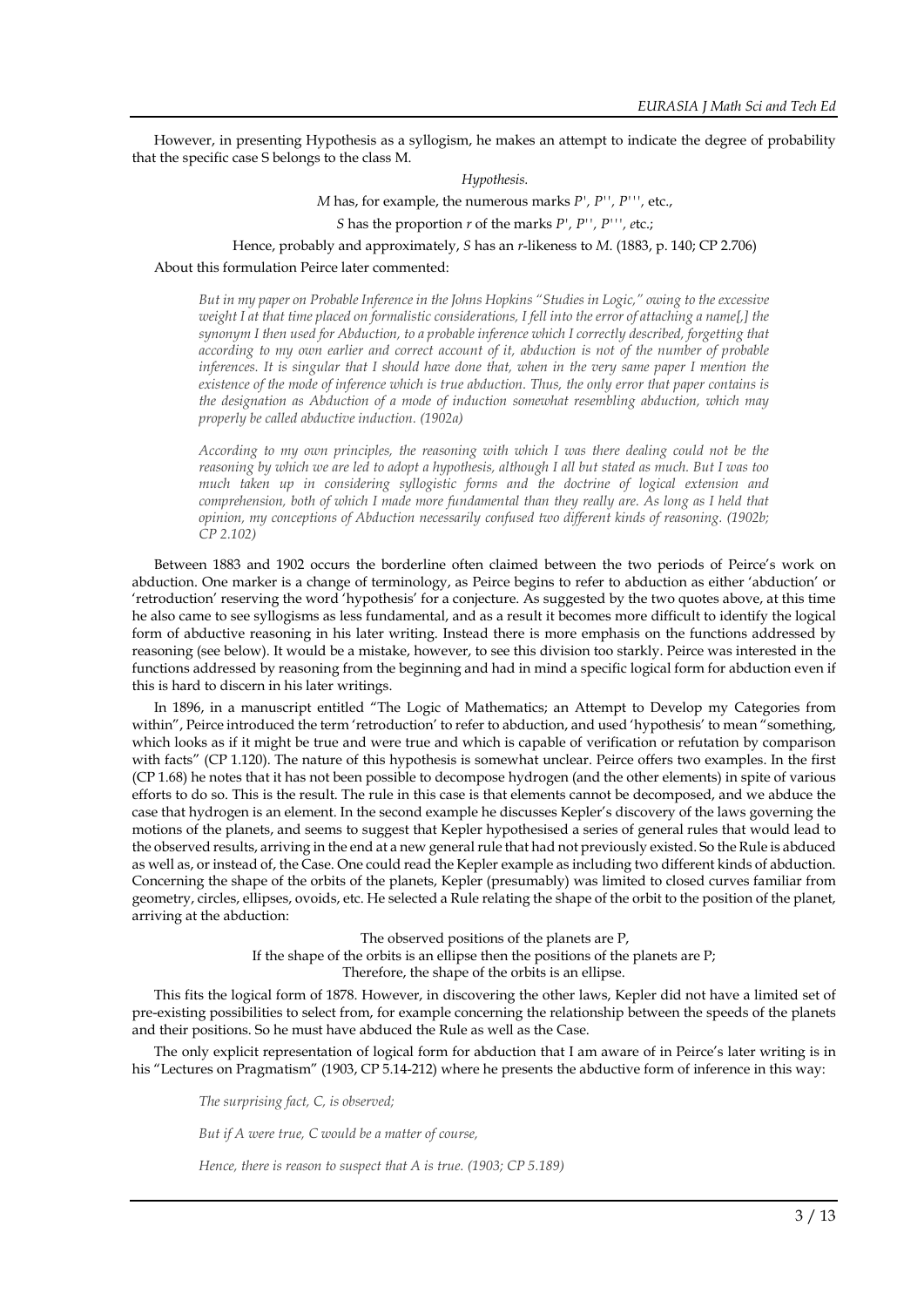At first sight this form is not much different from that of 1878. The result C can be specific or general, as can the case A. One change is that the result is stated before the rule. If the Case A is inferred from both the Result C and the Rule, then there is no significant difference from the form of 1878. This is how Fann (1970) interprets this logical form, and interestingly, he changes the punctuation when he quotes it (p. 52), replacing the comma at the end of the second line with a semicolon. The original punctuation (assuming the editors of the Collected Papers did not change it from Peirce's version) supports an alternative interpretation. The semicolon ending the first line could be read as dividing the syllogism there, so that both the Rule and the Case are inferred from the Result. If this was Peirce's intent then he seems to be describing something like the reasoning involved in Kepler's discovery of the laws governing the motions of the planets (see above) in which both the Case and the Rule are abduced.

#### **Theorisations based on the Functions Addressed by Reasoning**

Peirce considers not only the logical from of abduction but also what it is used for, its function, especially in scientific work. He identifies two different functions for abduction, *explaining* a fact and *exploring* to discover something new.

In his article published in *Popular Science Monthly* in 1878, alongside the 'white beans' example of the logical form of abduction, Peirce also noted the importance of explaining a surprising fact as the function of abduction. Recall that at this stage Peirce calls abduction 'hypothesis'. "Hypothesis is where we find some very curious circumstance, which would be explained by the supposition that it was a case of a certain general rule, and thereupon adopt that supposition." (1878, p. 472; CP 2.624).

An important characteristic suggested by Peirce's 1896 use of 'hypothesis' to mean "something, which looks as if it might be true and were true and which is capable of verification or refutation by comparison with facts" (CP 1.120) is that the conclusion of an abduction should be "capable of verification or refutation by comparison with facts." This means that accounting for a surprising occurrence by making reference to a mysterious force which may never again have any effect, does not count as an abduction. So in addition to being explanatory, the hypothesis must also be *testable*.

From about 1901 (e.g., CP 6.5252) Peirce began to use the term 'abduction' instead of 'retroduction' or 'hypothesis', although he sometimes reverts to his earlier terms. He usually uses 'hypothesis' to mean a supposition that arises through abduction.

*The first starting of a hypothesis and the entertaining of it, whether as a simple interrogation or with any degree of confidence, is an inferential step which I propose to call abduction … I call all such inference by the peculiar name, abduction, because its legitimacy depends upon altogether different principles from those of other kinds of inference. (CP 6.525)*

In his 1903 "Lectures on Pragmatism" Peirce writes "Abduction is the process of forming an explanatory hypothesis. It is the only logical operation which introduces any new idea" (CP 5.171). Here we see that it is not only the explanatory value of the hypothesis that is important, but also its newness. This suggests that all discovery must occur through abduction. "If we are ever to learn anything or to understand phenomena at all, it must be by abduction that this is to be brought about." (CP 5.171). Here the emphasis is on *exploring* to discover, in addition to explanation.

#### ABDUCTIVE REASONING AND HABERMAS

Habermas (1987, 1968) provides a summary of Peirce's ideas on abduction and makes a distinction between the two different functions for abduction discussed above. According the Habermas "Under the term 'abduction' ...Peirce subsumes two different processes without clearly distinguishing between them" (1987, p. 115, note 4). Habermas relates the two functions to two different logical forms.

*Sometimes [Peirce] understands by abduction only the employment of a lawlike hypothesis for the end of causal explanation: here we infer from a result to a case with the aid of a valid rule. This inference leads to an explanatory hypothesis, which can then be tested. (p. 115, note 4)*

Here Habermas associates the function of explanation with the logical form described by Peirce in 1878. From a Result and a Rule we infer a Case. The second function of abduction, discovery, has a different logical form:

*Starting with a (surprising) result, we search for a rule with whose aid we can infer the case: the rule itself, therefore, is not yet assumed as valid. Thus the representation of abduction as inference from a rule (as major premise) and a result (as minor premise) to the case (as conclusion) is not quite accurate here. For the major premise is what is arrived at. (p. 115, note 4)*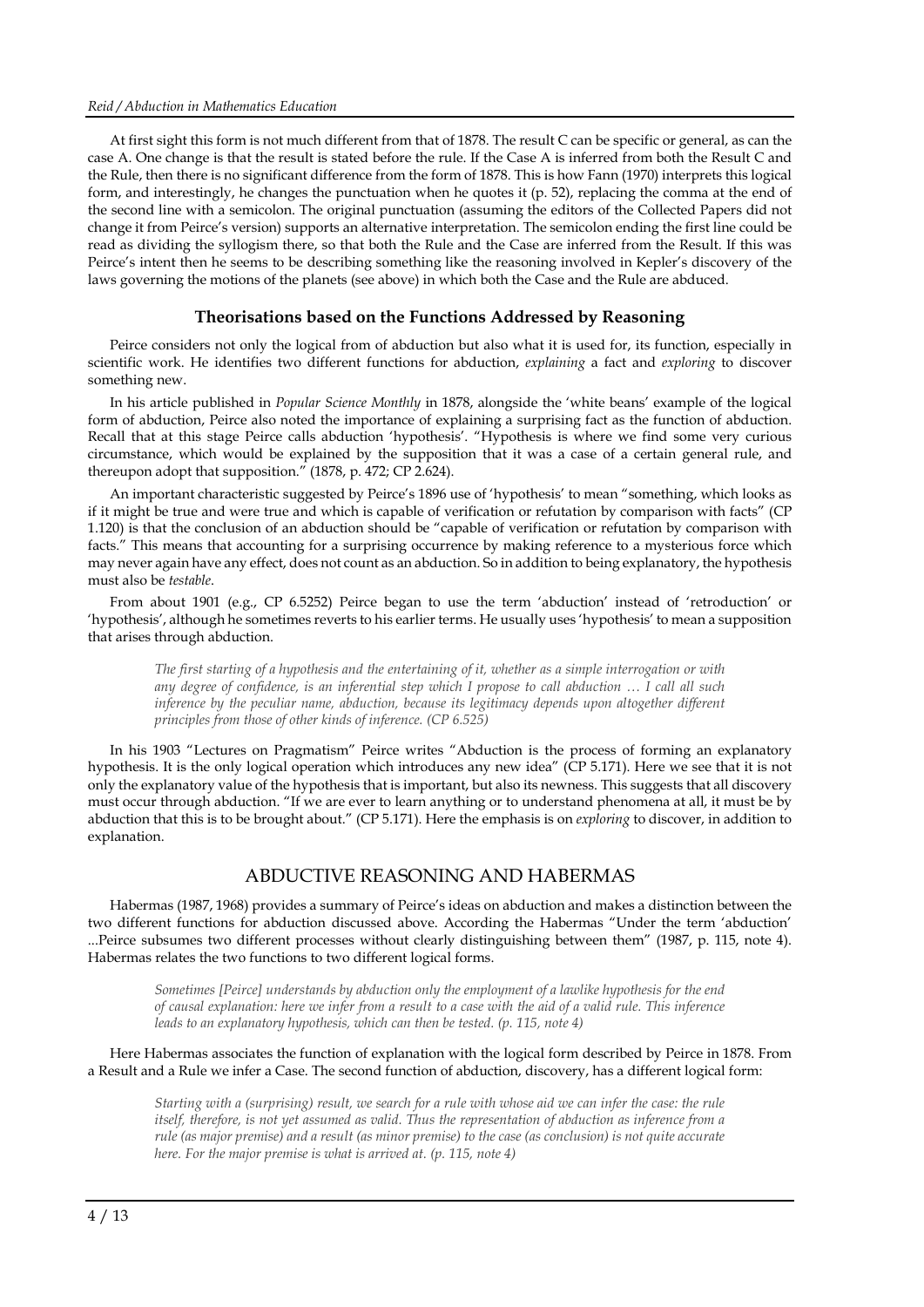#### The logical form of a discovery is: a Rule is inferred from a Result and a Case. This form of abduction Habermas calls a 'non-inductive generalisation'.

*Starting with an empirical regularity given with a case and result, we search for a lawlike hypothesis from which one of the two variables can be derived by means of the other. Then "we have a kind of mixture of induction and hypothesis supporting one another; and of this kind are most of the theories of physics" [1878, p. 480; CP 2.640] (p. 115, note 4).* 

#### Habermas quotes Peirce further:

*The great difference between induction and hypothesis is, that the former infers the existence of phenomena such as we have observed in cases which are similar, while hypothesis supposes something of a different kind from what we have directly observed, and frequently something which it would be impossible for us to observe directly. Accordingly, when we stretch an induction quite beyond the limits of our observation, the inference partakes of the nature of hypothesis. It would be absurd to say that we have no inductive warrant for a generalisation extending a little beyond the limits of experience ... Yet, if an induction be pushed very far, we cannot give it much credence unless we find that such an extension explains some fact which we can and do observe. (1878, p. 480; CP 2.640)*

This logical form, a Rule is inferred from a Result and a Case, is the same as that given by Peirce in the same article to *induction.* Peirce he writes explicitly "induction is the inference of the rule from the case and result" (1878, p. 471; CP 2.622). However, in the passages quoted by Habermas above, Peirce seems to be saying that abduction can have the same logical form, but that abduction goes beyond observation.

## ABDUCTIVE REASONING IN THE WORK OF ECO

Eco (1983) also considers different variants of the logical form of abduction, specifically related to the nature of the rule. Eco identifies three kinds of abduction: overcoded, undercoded and creative (see also Bonfantini & Proni, 1983, and Magnani, 2001, for related classifications). Overcoded abduction occurs when the arguer is aware of only one rule from which that case would follow (p. 206). It is the same as Peirce's 1878 formulation.

If there is more or less than one rule known to the arguer, then the situation becomes more complex. Before the case can be inferred a rule must be found and the conclusion of the abduction will depend on what that rule is. As Eco points out, "the real problem is ... how to figure out both the Rule and the Case *at the same time*, since they are inversely related, tied together by a sort of chiasmus" (p. 203).

If there are multiple general rules to be selected from, Eco calls it "undercoded abduction" (p. 206). Eco uses Peirce's Kepler example to illustrate this, arguing that as the number of closed curves that are possible paths for a moving object is not infinite, Kepler was selecting from among several possibilities (circle, ellipse, ovoid, etc.).

Magnani (2001) links overcoded and undercoded abductions together as *selective* abductions. Selective abduction is defined as the process of finding the right explanatory hypothesis from a given set of possible explanations. In this case, the arguer should find the most appropriate rule to construct the conclusion from among the set of rules he has access to.

Peirce himself refers to the possibility of selecting from several possible rules:

*The first starting of a hypothesis and the entertaining of it, whether as a simple interrogation or with any degree of confidence, is an inferential step which I propose to call abduction. This will include a preference for any one hypothesis over others which would equally explain the facts, so long as this preference is not based upon any previous knowledge bearing upon the truth of the hypotheses, nor on any testing of any of the hypotheses, after having admitted them on probation. I call all such inference by the peculiar name, abduction, because its legitimacy depends upon altogether different principles from those of other kinds of inference. (6.525, c. 1901)*

Both overcoded and undercoded abduction can explain a surprising result. But sometimes there is no known rule that would produce the observed result. Thus the arguer must discover or invent a new rule. Eco (1983) calls an abduction that involves the invention of a new rule a "creative abduction". This is similar to Habermas' "noninductive generalisation" in that a Rule is inferred, but in non-inductive generalisation a Rule is inferred from a Result and a Case, as in an induction. In a creative abduction, however, the only premise of the abduction is the Result, and *both* the Rule and the Case are consequences of it. This fits the alternative interpretation of the 1903 logical form discussed above, as well as my second interpretation of the Kepler example (above).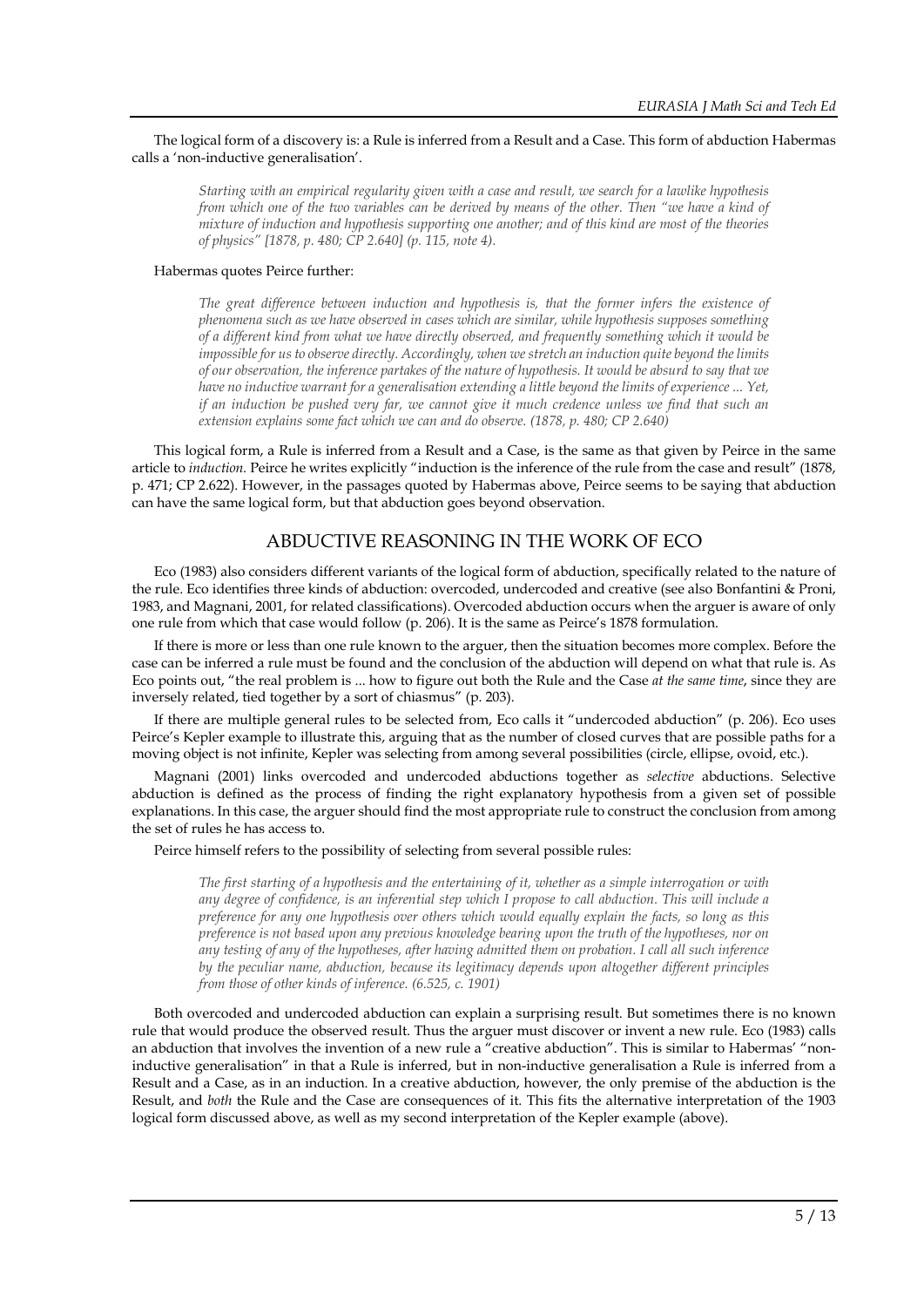| <b>Date</b>       | <b>Logical Form</b>                              | <b>Function</b>                                                                             | <b>Notes</b>                                                                                                |  |
|-------------------|--------------------------------------------------|---------------------------------------------------------------------------------------------|-------------------------------------------------------------------------------------------------------------|--|
| 1867              | Rule, Result, imply Case                         | not specified                                                                               | Specific Result and Case, Case has a number of<br>significant characteristics                               |  |
| 1878              | Rule, Result, imply Case                         | explaining a "curious circumstance"                                                         | Possibly general Result and Case, Case has a single<br>significant characteristic Eco's overcoded abduction |  |
| 1878              | Case, Result, imply Rule                         | explaining a "curious circumstance"                                                         | Logical form not explicitly given, Habermas'<br>explanatory abduction.                                      |  |
| 1883              | Rule, Result partly<br>matching rule, imply Case |                                                                                             | Logical form later rejected as confused with a kind of<br>induction                                         |  |
| 1896              | Rule, Result, imply Case                         | explanation must be testable                                                                | Logical form not explicitly given, inferred from<br>"elements" example                                      |  |
| 1896              | Result, implies new Rule,<br>Case                | explanation must be testable                                                                | Logical form not explicitly give, inferred from 'Kepler'<br>example. Eco's creative abduction.              |  |
| 6.525, c.<br>1901 |                                                  | a preference for any one<br>hypothesis over others which<br>would equally explain the facts | Eco's undercoded abduction.                                                                                 |  |
| 1903?             | Result, Rule, imply Case                         | discovering a new idea, which is<br>also an explanation                                     | 1903 logical form, Fann's (1970) interpretation.<br>Similar to 1878, but Result and Rule in reverse order.  |  |
| 1903?             | Result, implies Rule, Case                       | discovering a new idea, which is<br>also an explanation                                     | 1903 logical form, alternative interpretation. Eco's<br>creative abduction.                                 |  |

**Table 1.** Summary of logical forms and functions of abduction in Peirce, Habermas and Eco

### **SUMMARY**

As outlined above, in Peirce's work the characterisation of abduction evolves over time. This evolution is summarised in **Table 1**.

In his early work the focus is on the logical form, which is usually a Result and a Rule implying a Case. There is some variation on the specificity of the Case involved, as least in the examples given. There are also variation in the logical form itself implied by some of the examples Peirce gives. Both in the example of Kepler's work (in 1896) and in (1878; CP 2.640) Peirce suggests that the outcome of an abduction could be the Rule, either in combination with the Case, or alone as an implication of both the Result and the Case, with the same logical form as induction. Eco provides a classification that makes this distinction clearer, describing abductions that lead to a Rule as 'creative'. Habermas also describes at least the second type in which the Rule is implied by the Result and the Case, calling it 'non-inductive generalisation'.

In Peirce's later work he rarely describes the logical form of abduction explicitly, and emphasises instead the function of an abduction. This characterisation also evolves. In early work (from 1878) Peirce stresses the function of abduction in explaining a surprising result. Later (1896) he adds that this explanation should be open to empirical refutation; there should be the possibility to test it. Still later (at least by 1903) he focusses on the function of abduction in generating new knowledge, giving it a central role in the process of scientific exploration and discovery. Habermas distinguishes the first and the last of these functions as explanatory abduction and innovative abduction.

### APPROACHES TO ABDUCTIVE REASONING IN MATHEMATICS EDUCATION

Any discussion of abductive reasoning in mathematics education is complicated by the multiple ways in which the concept is used. Abductive reasoning can be employed in methodological discussions, as part of a theory of learning, to describe problem solving processes, and in connection with deductive proving. In this section I provide a brief overview of these different usages, as a way of orienting the reader to the *problématique* addressed by the framework I will introduce later. Three 'lineages' can be identified in the mathematics education literature. One (predominantly German) lineage begins with Voigt's work on methodology and leads to Hoffmann's use of abductive reasoning in a theory of learning. A second (based in the United States) focusses on abductive reasoning in problem solving. A third (mainly Italian) lineage focusses on the role of abductive reasoning in the 'cognitive unity' between conjecturing and proving.

#### ABDUCTIVE REASONING IN METHODOLOGY

Perhaps the earliest mention of abductive reasoning in mathematics education research is Voigt's (1984) use of Peirce's description of abductive reasoning in his discussion of his approach to researching classroom interactions. Voigt cites directly Peirce's early (c. 1878) description of abduction in terms of a syllogism as well as aspects related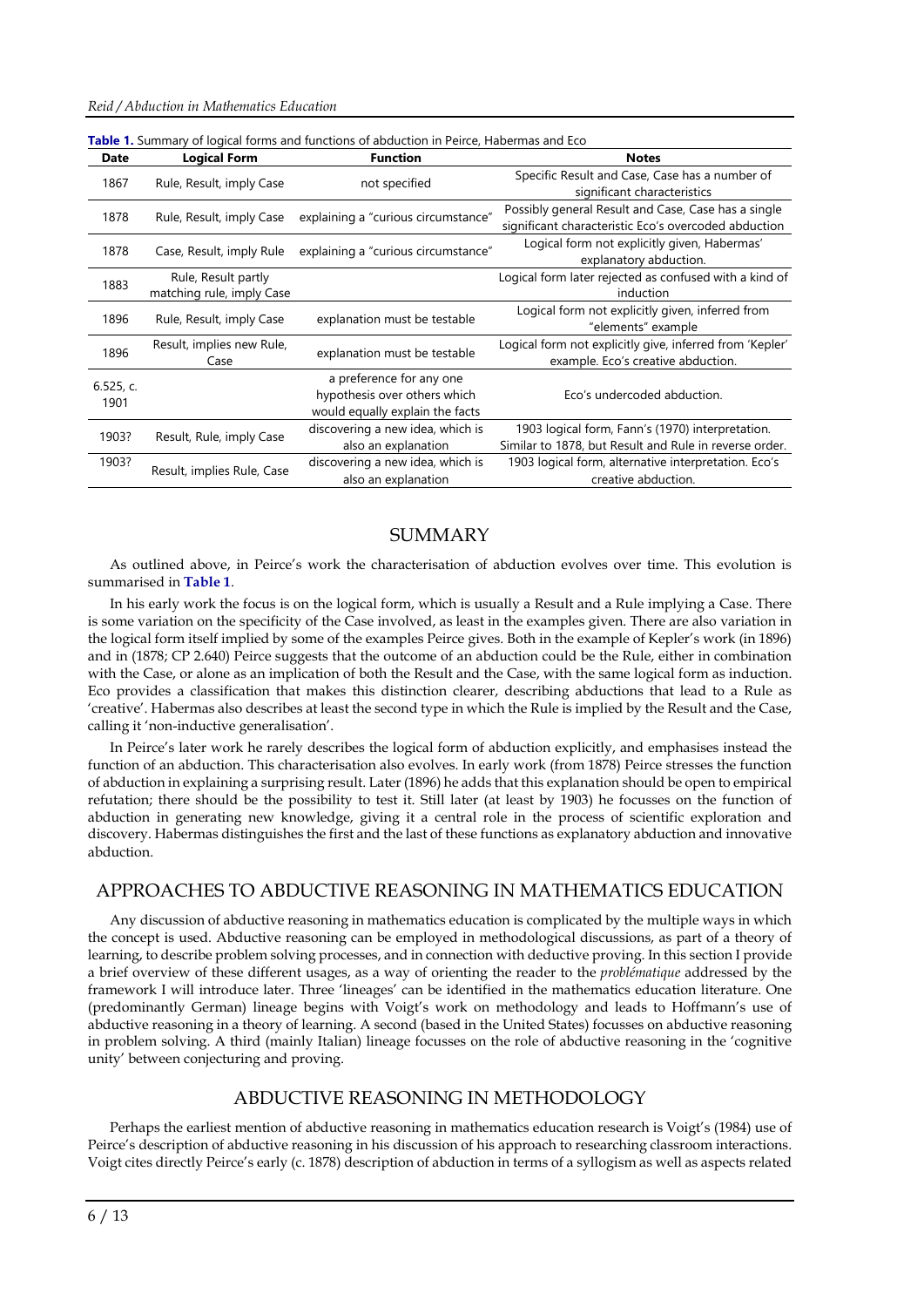to the functions of abductive reasoning outlined in Fann (1970), and also Habermas's (1968, 1987) distinction between explanatory and innovative abductions. Peirce's emphasis on abduction as producing a new general rule as an "explanatory hypothesis" to explain observed data is of central importance to Voigt's methodological discussion, as he is seeking to justify the generation of such hypotheses in his own research.

Voigt's work is cited by other researchers as a source of their methodological ideas. Beck and Jungwirth (1999), for example, cite Voigt as well as Peirce's (c. 1903) description of abduction as explaining a "surprising fact". They write:

*Abduction allows one to construct a new general rule that can explain an unexpected event or unexplained aspects of an otherwise known phenomenon. One tries to formulate new rules provisionally, under whose hypothetical validity the surprising event becomes plausible. (Beck & Jungwirth, 1999, p. 246, my translation)*

The work of Krummheuer (e.g., 2007) also falls into the tradition. Krummheuer starts his methodological considerations with Peirce's 1903 characterisation of abduction as "explanatory hypothesis" fundamental to the theoretical development of science.

### ABDUCTIVE REASONING AS PART OF A THEORY OF LEARNING

Hoffmann (2001) develops a theory of learning in which signs mediate between different forms of knowledge, which makes learning possible. Essential in this process is that the learner become aware of the rules of the systems of signs in play, and Hoffmann considers that this becoming aware occurs through abduction.

*From the point of view of the semiotic learning theory developed here, systems of representation and signing are at best only instruments of learning if they have a regularity beyond our subjective conditionality. According to the theory sketched out here, it is the core of learning processes to develop such regularities in a process of diagrammatic abductive inference. (p. 248, my translation4)*

While Hoffmann uses Peirce's work for a different purpose, he is aware of the work of Voigt (2000), Beck and Jungwirth (1999) and Brandt and Krummheuer (2000). Hoffman, however, makes much wider use of original sources and has carefully considered the evolution of Peirce's ideas (see Hoffmann, 1999). Hoffmann focusses on the function of abduction in explaining surprising facts, and especially in discovering new ideas. These functions are much more important for Hoffmann's theory than the logical form of abduction, though Hoffmann does quote the form Peirce presented in 1903:

*The surprising fact, C, is observed; But if A were true, C would be a matter of course, Hence, there is reason to suspect that A is true (para. 189; CP 5.189).* 

Hoffmann's main emphasis however, is on the nature of C as a "surprising fact" and of A as a new idea.

### ABDUCTIVE REASONING IN CONJECTURING WHEN SOLVING PROBLEMS

Cifarelli and Sáenz-Ludlow are interested in problem solving, and specifically activities in which a learner needs to discover mathematical coherences to solve the problem. In a series of studies they discuss examples of abductive reasoning playing a mediating role in problem solving activity (Cifarelli & Sáenz-Ludlow, 1996), distinguish two different kinds of abductions in the mathematical activity of a learner (Sáenz-Ludlow, 1997), analyse ways abductive reasoning structures problem solving activity (Cifarelli, 1997a) and transforms problem solving situations (Cifarelli, 1997b), and explain ways in which abductive reasoning fosters an intermingling of problem posing and problem solving activities (Cifarelli, 1999).

Cifarelli rarely cites Peirce directly, making use instead of secondary sources (primarily Fann, 1970). He offers only brief descriptions of abduction, but those suggest that he is mainly focussed on the function of abduction, which "furnishes the reasoner with a novel hypothesis to account for surprising facts" (1999, p. 217). Sáenz-Ludlow makes use of a wider range of secondary sources, as well as citing Peirce directly. Like Cifarelli, she focusses on the function of abduction as "accounting for observed facts" (Sáenz-Ludlow, 1997, p. 120) and generating a novel hypothesis. She also quotes Peirce's logical form of 1903, but places no great emphasis on it.

Ferrando (2006) attempted to analyse students' problem solving in calculus using Peirce's 1903 logical form of abduction its function as a means to explain a surprising fact. She encountered some limitations of this framework for her purposes, and inspired by Cifarelli's (1999) idea "that an abductive inference may serve to organise, reorganise, and transform a problem solver's actions" (Ferrando, 2006, p. 58), she elaborates a broader typology of abductive processes, which she refers to as the "Abductive System". "I define the Abductive System as being a set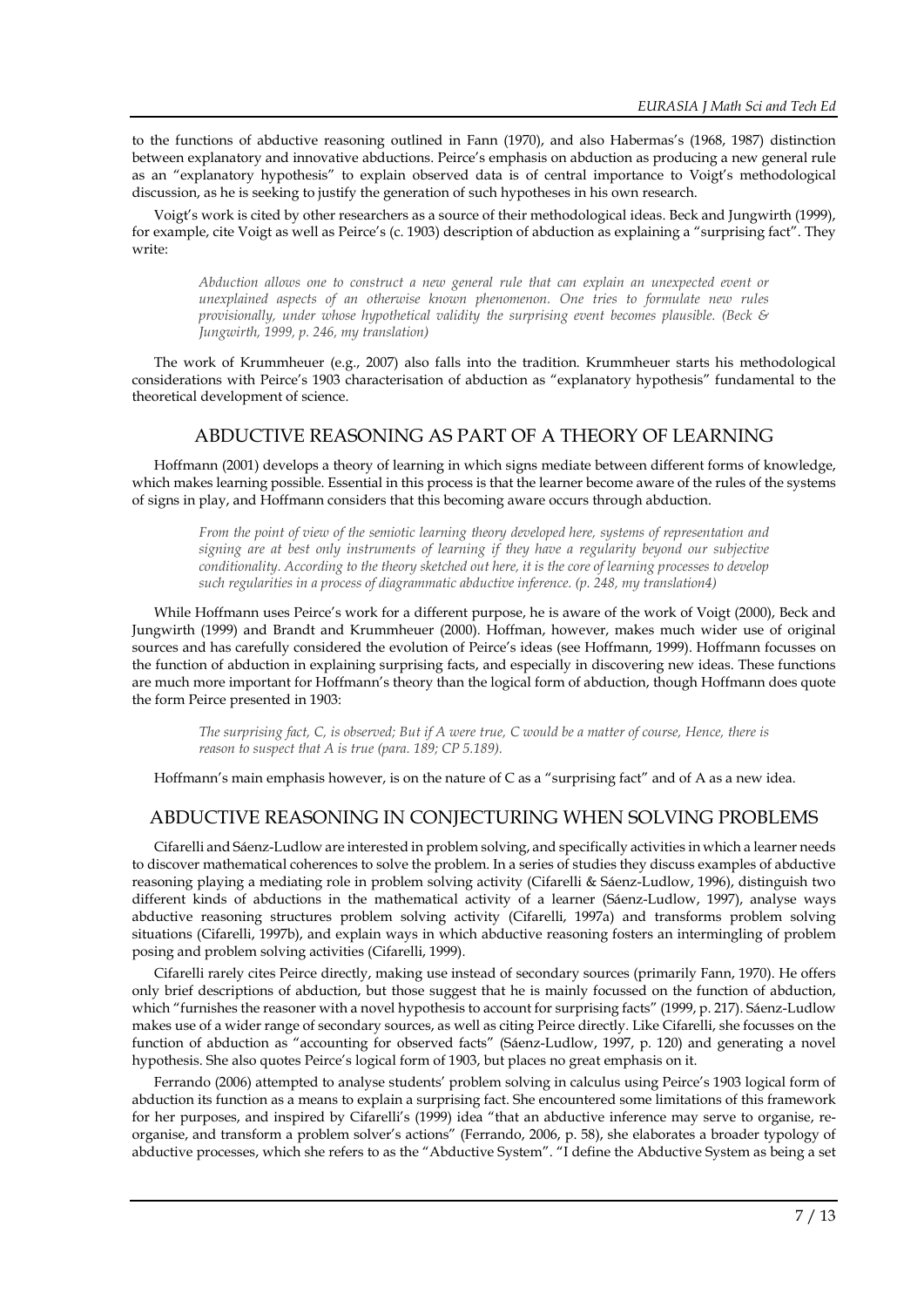whose elements are: facts, conjectures, statements, and actions" (p. 58). Both statements and actions can be abductive. "An abductive statement is a proposition describing a hypothesis built in order to corroborate or to explain a conjecture." (p. 59). "An abductive action represents the creation, or the 'taking into account' a justifying hypothesis or a cause" (p. 59).

Though Ferrando was aware of Peirce's earlier work on abduction, as she cites the 1878 'beans' syllogisms in (2000), she make use primarily of the 1903 logical form and the function of explaining.

### ABDUCTIVE REASONING IN THE DIALECTIC BETWEEN CONJECTURING AND PROVING

Abductive reasoning is important in connection with the idea of 'cognitive unity' employed in the work of a number of mathematics education researchers. Cognitive unity was proposed first as a hypothesis by Boero, Garuti, Lemut and Mariotti (1996). They proposed that the argumentation processes involved in first forming a conjecture involve elements that are then employed in the proof of the conjecture, so that the two processes of conjecturing and proving have a unity. In their first paper on cognitive unity Boero, Garuti, Lemut and Mariotti do not mention abductive reasoning explicitly. However, they write:

*The production of a conjecture … can be considered as a "hypothesis" production act: that is to say, it can consist of the argumented selection … among possible alternatives, with a margin of uncertainty, as to its validity, that can be solved through the systematically organised reasoning or a counterexample ("verification" of the "hypothesis"). (p. 114)*

This description is suggestive of undercoded abduction and reminiscent of Peirce's c. 1901 comments quoted above (from (6.525)).

Arzarello, Micheletti, Olivero and Robutti (1998a,b) seem to have been the first to explicitly link abductive reasoning to cognitive unity, though they mention 'cognitive unity' only as a possible label for the cognitive continuity they describe between conjecturing and proving. In (1998a) they describe the explorations of a student solving a geometric problem. At one point the student hypothesises that he might be able to apply Varignon's theorem to solve the problem. Having selected this Rule, he conjectures a Case (an outer parallelogram) that would produce the desired Result (a rectangle). The making of this hypothesis is described as abductive, and Arzarello, Micheletti, Olivero and Robutti reference Peirce (explicitly the logical form of 1878). The student later reverses the abduction, proving that if one begins with a parallelogram, by Varignon's theorem, the desired configuration is obtained. This reversing of the abduction using is conjecturing to produce the deduction used in proving is given by Arzarello, Micheletti, Olivero and Robutti as an example of the cognitive continuity between conjecturing and proving. In (1998b) they provide a similar example and make the same reference to Peirce.

Arzarello, Andriano, Olivero and Robutti (1998) also discuss "the dialectic between an explorative, groping phase and an organising strategy which converges towards some piece of validated knowledge." (p. 78). They write:

*In this paper we show that abduction, in the sense described in Peirce's Logic (Peirce [1878; CP 2.619- 2.644]) plays an essential role in this dialectic: abduction reveals to be an essential resolutive move, after which the conjectures are formulated and allows the transition to the proving modality, which remains in any case deeply intertwined with it. This is partially in conformity with Peirce's claim that of the three logic operations, namely deduction, induction, abduction (or hypothesis), the last is the only one which introduces any new idea (Peirce [1903, CP] 5.171). (p.78)*

Arzarello and his coauthors usually refer to the 1878 logical form of abduction and its function of introducing a new idea in their later work (e.g., Arzarello, Olivero, Paola & Robutti, 2002; Arzarello & Sabena, 2011).

Boero, Garuti and Lemut (1999), two of the originators of the idea of cognitive unity, refer to abduction in their discussion of the process of generating conditional statements. They describe several different processes through which conditional statements might be generated, one of which involves abduction:

*Generally speaking, a [process generating a condition, Type 4] consists in a reasoning which can be described as follows: the regularity found in a particular generated case can put into action "expansive" research of a "general rule" whose particular starting case was an example; during research, new cases can be generated (cf. Pierce's "abduction" ; see Arzarello et al. 1998[a]) (pp. 141-142)*

Pedemonte (2001, 2002a,b, 2007, 2008) uses Peirce's theory of abduction to analyse the relationship between argumentation and proof. She adopts Arzarello's approach to abduction in combination with cognitive unity and uses Toulmin's (1958) model of argumentation to diagram the logical structure of an abduction. Pedemonte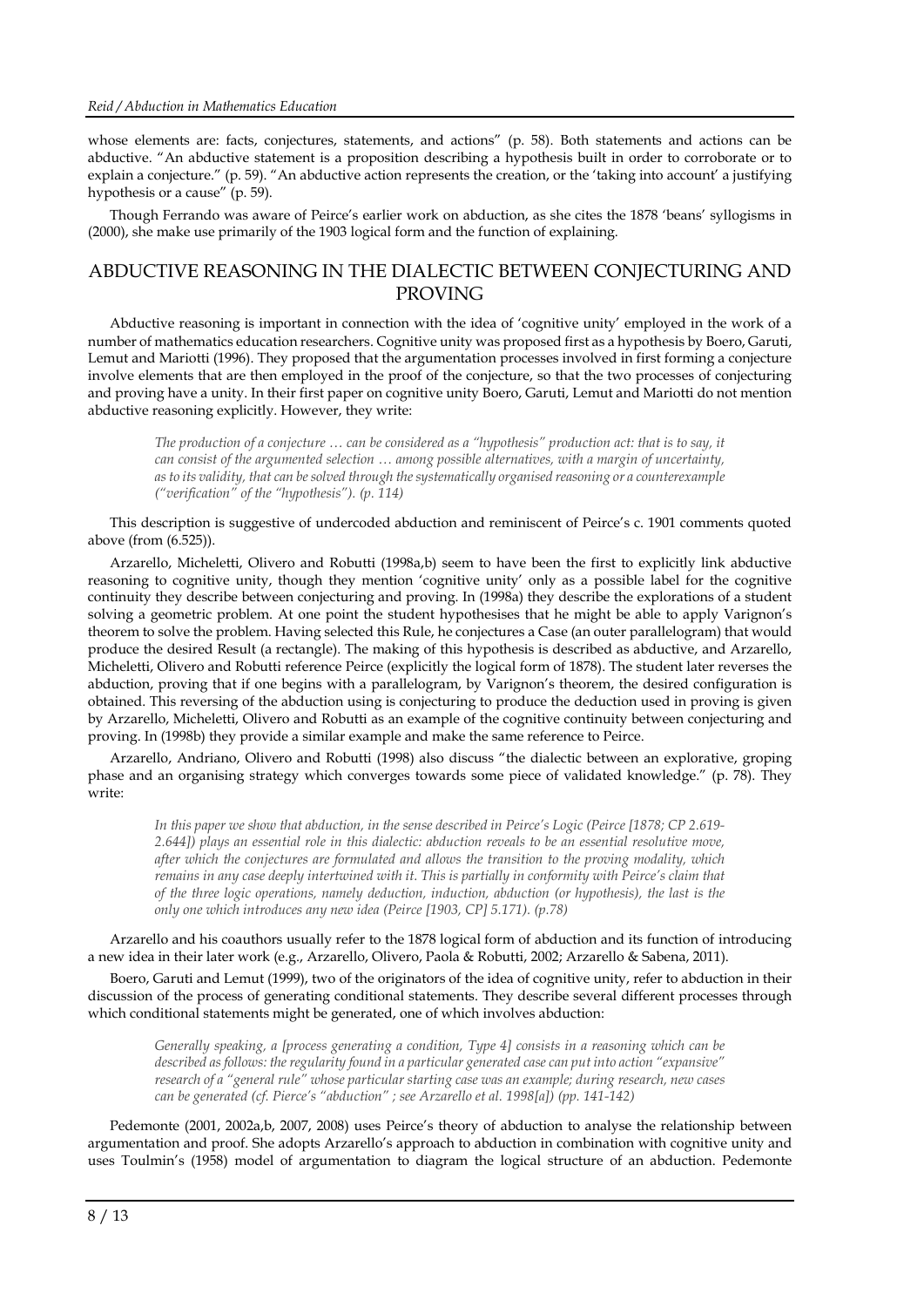**Table 2.** Researchers' work placed in the framework for comparison of approaches to abductive reasoning in mathematics education

| perspective, focus on |                       | the function of abductive reasoning |                          |                                      |  |
|-----------------------|-----------------------|-------------------------------------|--------------------------|--------------------------------------|--|
|                       |                       | <b>Discovery</b>                    | Explanation              | <b>None specified</b>                |  |
| logical<br>forms      | Peirce's logical form | Voigt (1984)                        |                          | Arzarello, Micheletti, Olivero and   |  |
|                       | of 1878               | Arzarello & Sabena (2011)           |                          | Robutti (1998a,b), Pedemonte (2002a) |  |
|                       | Peirce's logical form | Hoffmann (1999)                     | Hoffmann (1999)          | Meyer (2010)                         |  |
|                       | of 1903               | Meyer (2010)                        | Ferrando (2006)          |                                      |  |
|                       | Eco's distinctions    |                                     |                          | Pedemonte and Reid (2010)            |  |
|                       | None specified        | Cifarelli & Sáenz-Ludlow            | Beck & Jungwirth (1999), |                                      |  |
|                       |                       | (1996)                              | Knipping (2002b)         |                                      |  |

represents an abduction as an argument in which the claim and warrant are given, and the data is sought, consistent with Peirce's logical form of 1878, which she sometimes cites (e.g., in 2002a).

### ABDUCTIVE REASONING AS A PART OF PROVING

Knipping (2003a,b) analyses abduction within the construction of an argument. The target conclusion of the argument is that a given quadrilateral is a square. The argument begins with a deduction from the given conditions that it is a rhombus. This is followed by an abduction, from the Result that it is a square, combined with the datum that it is a rhombus and a Rule (selected from the known properties of squares) that a rhombus with a right angle is a square, to imply the Case: it has a right angle. This Case then becomes the target of a new deductive argument. Once the Case has been proven deductively, the abduction is reversed, becoming a deduction of the desired conclusion, that the quadrilateral is a square.

Knipping is aware of the methodological work of Beck and Jungwirth, and Krummheuer, but she seems to adopt her conception of abduction from Pedemonte (see above). In Knipping's doctoral thesis (2003b) she does not cite anyone in relation to the case of abduction she describes. In describing the same case elsewhere (2003a) she cites Pedemonte (2002b).

### ABDUCTIVE REASONING AS PART OF A PROCESS LEADING TO DEDUCTION

Meyer (2010) uses Peirce's later theory of abduction in his development of a theoretical framework for the analysis of discovery and verification processes in mathematics. Abduction is involved chiefly in discovery, in this framework, with deduction and induction being central in verification. This places give abductive reasoning a very different relationship to deductive than in Knipping's work (discussed in the previous section). For Mayer, abductive reasoning occurs *before* any deductive proving occurs. For Knipping, abductive reasoning occurs *during* proving.

While Meyer's main focus is on the exploratory function of abduction, he also notes its explanatory function, as well as making explicit the logical form of abduction he is applying. Meyer quotes the logical form Peirce stated explicitly in 1903, but he also distinguishes between two forms of abduction. Meyer's 'process of making an explanatory hypothesis plausible' has the logical form that he quoted from Peirce (1903), while 'flash of genius' has the form of Eco's creative abduction (implicit in Peirce, 1896). Meyer is also clearly aware of Peirce's early work, but focusses on his later work.

### A FRAMEWORK FOR COMPARISON OF APPROACHES

Amid the increasing amount of mathematics education research that make use of Peirce's concept of abductive reasoning, it is sometimes difficult to locate relevant references, due to the differing approaches taken to using abduction in research. Here I outline a framework within which the research literature can be organised, and which I have already used above. The framework make first a distinction between two perspectives on abduction, one of which focusses on logical forms, and the other of which focusses on the function of abductive reasoning. While neither perspective denies the other, it is possible to quickly identify related research by observing if more attention is paid to logical forms or to functions.

### THE LOGICAL FORM OF THE REASONING

Within the body of literature that attends to logical forms, it is further possible to make distinctions based on the precise forms that are used. For example, Arzarello, Micheletti, Olivero, and Robutti (1998a,b) only reference Peirce's logical form of 1878: "inference of a case from a rule and a result" (p. 472; CP 2.623), while Meyer (2010)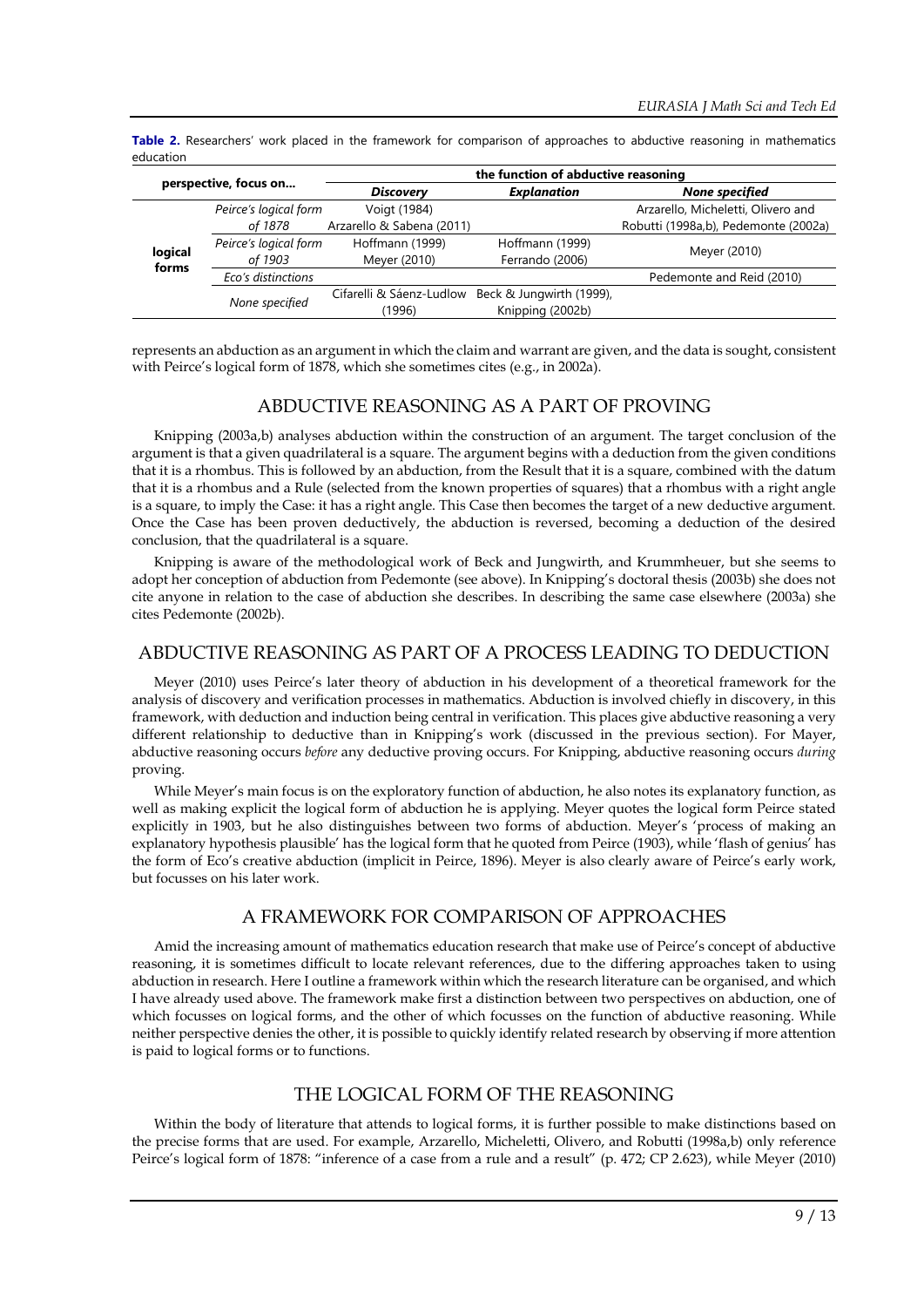cites Peirce's logical form of 1903: "The surprising fact, C, is observed; But if A were true, C would be a matter of course, Hence, there is reason to suspect that A is true." (1903; CP 5.189). As noted above, these two logical forms can be read as being similar, but Meyer makes use of both possible readings of the 1903 logical form in his work, and so it is not surprising that he observes different types of abduction in analysing his data, types that might not have been observed by Arzarello, Micheletti, Olivero, and Robutti as they work with a more limited logical form. Pedemonte and Reid (2010) make use of several of Peirce's logical forms as well as Eco's distinctions between undercoded, overcoded and creative abductions, which allows them to make still finer distinctions in analysing their data. This is not to say that a more detailed categorisation of abductive reasoning is always needed or useful. Schurz (2008) offers almost a dozen subcategories of abduction, but that does not mean that mathematics educators studying abductive reasoning must make the same distinctions he does. For specific purposes a single logical form might be sufficient, and finer distinctions might be distracting. Readers of the literature, however, should be aware that researchers are making choices in which logical forms they use, and researchers should justify the choices they make.

#### THE FUNCTIONS ADDRESSED BY REASONING

Peirce himself came to see an excessive focus on logical forms as problematic, and so in his later work he focusses more on the functions of abduction to explain and to discover new facts and new rules. This perspective is shared by mathematics education researchers who are mainly concerned with abduction as a way of describing mathematical activity that explains and explores. It should be noted that this literature does not ignore logical forms altogether. Abduction is distinguished from deduction, and not all reasoning that allows students to explain or explore is automatically abductive. Deductive reasoning can also be used for exploration and explanation (de Villiers, 1990; Hanna, 2000). The distinction between the two functions of abduction allows one to identify researchers with different research objects and working in different traditions. For example, for Cifarelli (1999) abduction is important chiefly as a means of discovery in problem solving, but in the context of argumentation (e.g., in Knipping, 2002b) the explanatory function of an abduction can be more important.

### **CONCLUSION**

In this chapter I have explored the origins of the concept of abductive reasoning, identified the most significant approaches in mathematics education literature that refers to abductive reasoning, and proposed a framework in which the different approaches taken in the research literature can be placed and compared. I trust this will be of use to readers of the mathematics education literature as they encounter the many variations in what exactly is referred to as 'abductive reasoning' in mathematics education.

#### **ENDNOTES**

- 1. References to the *Collected Papers* of Peirce (1960) are marked CP and indicate the volume number and paragraph number. The *Collected Papers* reorganises Peirce's work thematically, which means a single source might be split across several volumes and parts might be omitted. It also means that writings that Peirce composed at different times are sometimes juxtaposed, and this can lead to misunderstandings of his ideas. For this reason I have taken a chronological approach and wherever possible I include references to original sources.
- 2. In a manuscript written c. 1901 for Samuel P. Langley on Hume and miracles.
- 3. Die Abduktion besteht nun darin, eine neue allgemeine Regel zu konstruieren, mit der sich ein unerwartetes Ereignis oder ungeklärte Aspekte eines ansonsten bekannten Phänomens erklären lassen. Man versucht, probeweise neue Regeln zu formulieren, unter deren hypothetischer Gültigkeit das überraschende Ereignis plausibel wird.
- 4. Aus der Sicht der hier entfalteten semiotischen Lerntheorie taugen Darstellungs- und Zeichensysteme überhaupt nur dann als Instrumente des Lernens, wenn sie eine Regelhaftigkeit jenseits unserer subjektiven Bedingtheit aufweisen. Solche Regelhaftigkeit im Prozess diagrammatischen Schließens abduktiv zu erschließen, ist gemäß der hier skizzierten Theorie der Kern von Lernprozessen.

#### REFERENCES

- Arzarello, F., & Sabena, C. (2011). Semiotic and theoretic control in argumentation and proof activities. *Educational Studies in Mathematics*, *77*(2-3), 189-206. <https://doi.org/10.1007/s10649-010-9280-3>
- Arzarello, F., Andriano, V., Olivero, F., & Robutti, O. (1998). Abduction and conjecturing in mathematics. *Philosophica*, *61*, 77-94.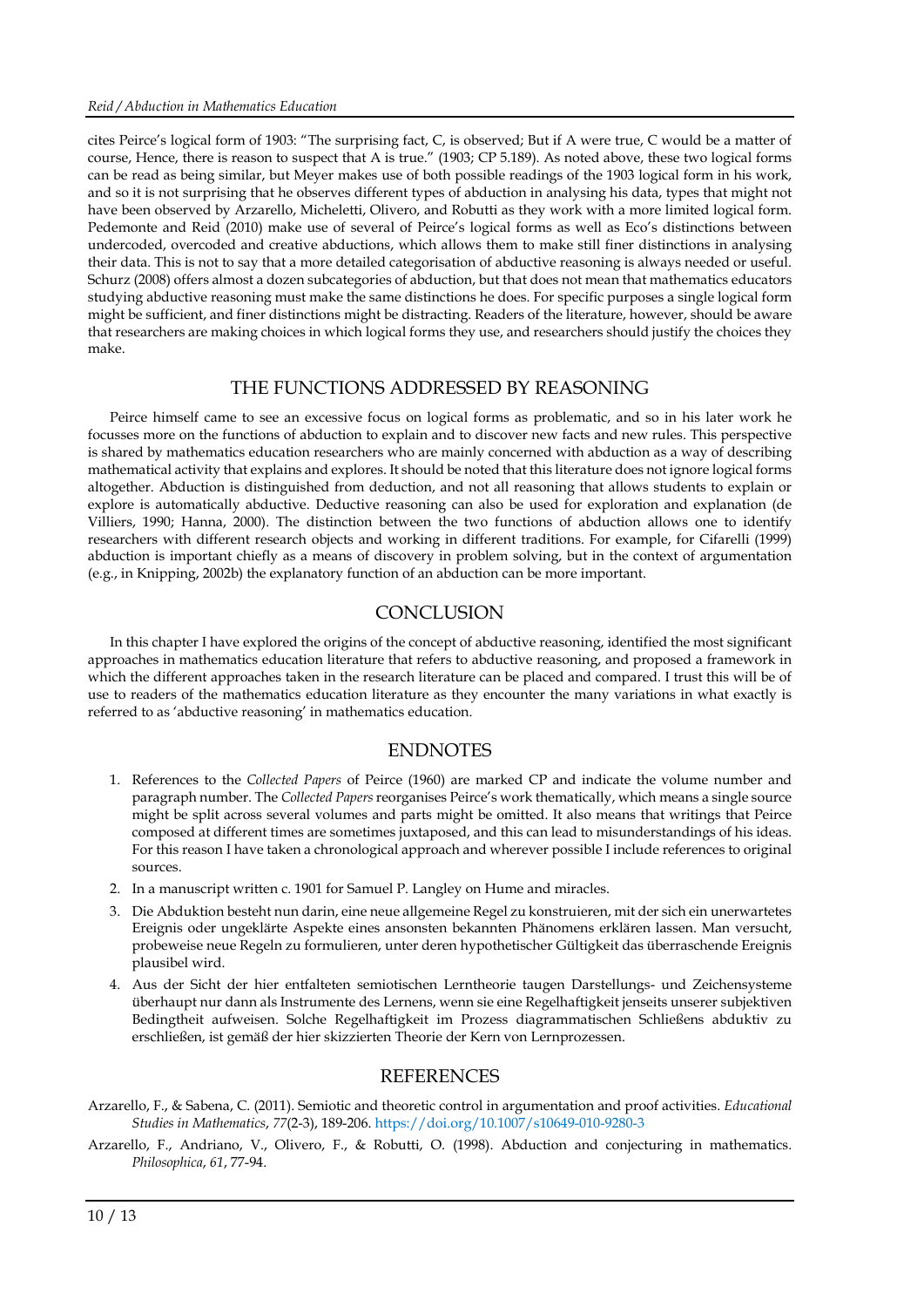- Arzarello, F., Micheletti, C., Olivero, F., & Robutti, O. (1998a). A model for analysing the transition to formal proofs in geometry. In A. Olivier & K. Newstead (Eds.), *Proceedings of the Twentieth-second Annual Conference of the International Group for the Psychology of Mathematics Education (Vol. 2, pp. 24-31). Stellenbosch, South Africa.*
- Arzarello, F., Micheletti, C., Olivero, F., & Robutti, O. (1998b). Dragging in Cabri and modalities of transition from conjectures to proofs in geometry. In A. Olivier & K. Newstead (Eds.), *Proceedings of the Twentieth-second Annual Conference of the International Group for the Psychology of Mathematics Education* (Vol. 2 pp. 32-39). Stellenbosch, South Africa.
- Arzarello, F., Olivero, F., Paola, D., & Robutti, O. (2002). A cognitive analysis of dragging practices in Cabri environments. *ZDM: The International Journal on Mathematics Education, 34*(3), 66–72.
- Beck, C., & Jungwirth, H. (1999). Deutungshypothesen in der interpretativen Forschung. *Journal für Mathematik-Didaktik*, *20*(4), 231-259. https://doi.org/10.1007/BF03338900
- Boero, P., Garuti, R., & Lemut, E. (1999). About the generation of conditionality of statements and its links with proving. In O. Zaslavsky (Ed.) *Proceedings of the 23rd Conference of the International Group for the Psychology of Mathematics Education* (Vol. 2, pp. 137–144), Haifa, Israel:PME.
- Boero, P., Garuti, R., Lemut, E., & Mariotti M. A. (1996). Challenging the traditional school approach to theorems: A hypothesis about the cognitive unity of theorems. In L. Puig & A. Gutierrez (Eds.), *Proceedings of the Twentieth Conference of the International Group for the Psychology of Mathematics Education* (Vol. 2, pp. 113-120). Valencia, Spain: PME.
- Bonfantini, M. & Proni, G. (1983). To guess or not to guess. In U. Eco & T. Sebeok (Eds.). *The sign of three: Dupin, Holmes, Peirce,* (pp. 119-134). Bloomington, IN: Indiana University Press.
- Brandt, B., & Krummheuer, G. (2000). Das Prinzip der Komparation im Rahmen der Interpretativen Unterrichtsforschung in der Mathematikdidaktik. In *Journal for Mathematik-didaktik, 21*(3/4), 193-226. <https://doi.org/10.1007/BF03338919>
- Cifarelli, V. & Sáenz-Ludlow, A. (1996). Abductive processes and mathematics learning. In E. Jakubowski, D. Watkins, & H. Biske (Eds.), *Proceedings of the Eighteenth Annual Meeting of the North American Chapter of the International Group for the Psychology of Mathematics Education* (Vol. I, pp. 161-166). Columbus, OH: ERIC Clearinghouse for Science, Mathematics, and Environmental Education.
- Cifarelli, V. (1997b). Emergence of novel problem solving activity. In E. Pehkonen (Ed.) *Proceedings of the 21st Conference for the International Group for the Psychology of Mathematics Education* (Vol. 2, pp. 145-152). Lahti, Finland: University of Helsinki and Lahti Research and Training Center.
- Cifarelli, V. (1999). Abductive Inference: Connections between Problem Posing and Solving. In O. Zaslavsky (Ed.) *Proceedings of the 23rd Conference of the International Group for the Psychology of Mathematics Education* (Vol. 2, pp. 217-224). Haifa: PME.
- Cifarelli, V. V. (1997a, March). Emergence of abductive reasoning in mathematical problem solving. Paper presented to the Special Interest Group for Research in Mathematics Education at the annual conference of the American Educational Research Association, Chicago, Illinois.
- de Villiers, M. (1990). The role and function of proof in mathematics. *Pythagoras, 24,* 17-24.
- Eco, U. (1983). Horns, hooves, insteps: Some hypotheses on three types of abduction. In U. Eco & T. Sebeok (Eds.), *The sign of three: Dupin, Holmes, Peirce,* (pp. 198-220). Bloomington, IN: Indiana University Press.
- Fann K. T. (1970). *Peirce's theory of abduction.* The Hague, Holland: Martinus Nijhoff. [https://doi.org/10.1007/978-](https://doi.org/10.1007/978-94-010-3163-9) [94-010-3163-9](https://doi.org/10.1007/978-94-010-3163-9)
- Ferrando, E. (2000). The relevance of Peircean theory of abduction to the development of students' conceptions of proof (with particular attention to proof in calculus). In C. W. Spinks & S. Simpkins (Eds.), *Proceedings of the twenty-fourth annual meeting of the Semiotics Society of America: Semiotics 2000* (pp. 1–16). New York: Legas.
- Ferrando, E. (2006). The abductive system. In Novotná, J., Moraová, H., Krátká, M. & Stehlíková, N. (Eds.), *Proceedings of the Thirtieth Conference of the International Group for the Psychology of Mathematics Education* (Vol. 3, pp. 57-64). Prague, Czech Republic.
- Habermas, J. (1968). *Erkenntnis und Interesse.* Suhrkamp, Frankfurt am Main 1968.
- Habermas, J. (1987). Knowledge and human interests. Translated by Jeremy J. Shapiro. Cambridge UK: Polity.
- Hanna, G. (2000). Proof, explanation and exploration: An overview. *Educational Studies in Mathematics, 44*(1&2), 5- 23. <https://doi.org/10.1023/A:1012737223465>
- Hoffmann, M. H. G. (1999). Problems with Peirce's concept of abduction. *Foundations of Science, 4*(3), 271-305. <https://doi.org/10.1023/A:1009675824079>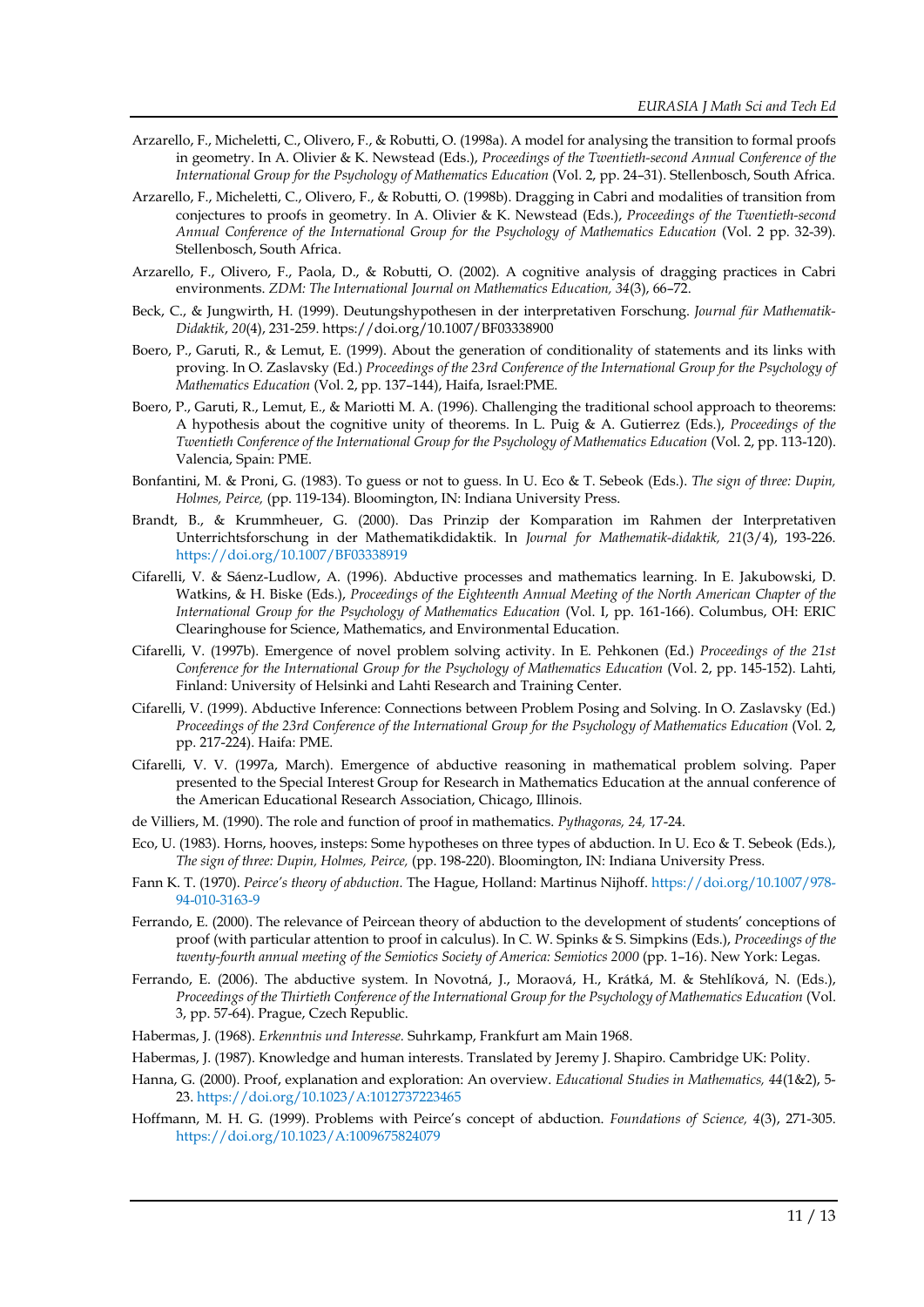- Hoffmann, M. H. G. (2001). Skizze einer semiotischen Theorie des Lernens. *Journal für Mathematik-Didaktik*, *22*(3-4), 231-251. <https://doi.org/10.1007/BF03338937>
- Knipping, C. (2003a). Argumentation structures in classroom proving situations. In M.A. Mariotti (Ed.), *Proceedings of the Third Conference of the European Society in Mathematics Education* (unpaginated). Bellaria, Italy. Retrieved fro[m http://ermeweb.free.fr/CERME3/Groups/TG4/TG4\\_Knipping\\_cerme3.pdf](http://ermeweb.free.fr/CERME3/Groups/TG4/TG4_Knipping_cerme3.pdf)
- Knipping, C. (2003b). *Beweisprozesse in der Unterrichtspraxis: Vergleichende Analysen von Mathematikunterricht in Deutschland und Frankreich* [Proving processes in teaching practices – Comparative analysis of mathematics teaching in France and Germany]. Hildesheim: Franzbecker Verlag.
- Krummheuer, G. (2007). Argumentation and participation in the primary mathematics classroom: Two episodes and related theoretical abductions. *Journal of Mathematical Behavior, 26*(1), 60–82. <https://doi.org/10.1016/j.jmathb.2007.02.001>
- Magnani, L. (2001). *Abduction, reason and science: Processes of discovery and explanation.* Dordrecht: Kluwer Academic Publishers. <https://doi.org/10.1007/978-1-4419-8562-0>
- Meyer, M. (2010). Abduction—A logical view for investigating and initiating processes of discovering mathematical coherences. *Educational Studies in Mathematics, 74*(2), 185-205. <https://doi.org/10.1007/s10649-010-9233-x>
- Pedemonte, B. (2001). Some cognitive aspects of the relationship between argumentation and proof in mathematics. In M. van den Heuvel-Panhuizen (Ed.), *Proceedings of the 25th Conference of the International Group for the Psychology of Mathematics Education* (Vol. 4, pp. 33–40). Utrecht: PME.
- Pedemonte, B. (2002a). Etude didactique et cognitive des rapports de l'argumentation et de la démonstration dans l'apprentissage des mathématiques. Thèse de doctorat. Grenoble I: UniversitéJoseph Fourier.
- Pedemonte, B. (2002b). Relation between argumentation and proof in mathematics: cognitive unity or break? In J. Novotná (Ed.), *Proceedings of the 2nd Conference of the European Society for Research in Mathematics Education* (pp. 70–80). Marienbad.
- Pedemonte, B. (2007). How can the relationship between argumentation and proof be analysed? *Educational Studies in Mathematics, 66*, 23-41.
- Pedemonte, B. (2008). Argumentation and algebraic proof. *ZDM – The International Journal on Mathematics Education, 40*(3), 385-400. <https://doi.org/10.1007/s11858-008-0085-0>
- Pedemonte, B., & Reid, D. (2011). The role of abduction in proving processes. *Educational Studies in Mathematics, 76*(3), 281-303. <https://doi.org/10.1007/s10649-010-9275-0>
- Peirce, C. S. (1867). On the natural classification of arguments. Presented 9 April 1867 to the American Academy of Arts and Sciences. *Proceedings of the American Academy of Arts and Sciences 7,* 261-287. (Compiled in Peirce, C. S., 1960, 2.461-516).
- Peirce, C. S. (1878). Deduction, induction, and hypothesis. *Popular Science Monthly, 13* (August), 470-82. (Compiled in Peirce, C. S., 1960, 2.619-644)
- Peirce, C. S. (1883). A Theory of Probable Inference, in C. S. Peirce (Ed.) *Studies in Logic*, pp. 126-181. Boston: Little, Brown and Co. (Compiled in Peirce, C. S., 1960, 2.694-754) <https://doi.org/10.1037/12811-007>
- Peirce, C. S. (1896). manuscript "The Logic of Mathematics; an Attempt to Develop my Categories from within." (Compiled in Peirce, C. S., 1960, CP 1.417–520).
- Peirce, C. S. (1902a). The Carnegie Application. (Compiled in Peirce, C. S., Writings, Vol 4, p. 588) Arisbe homepage: http://www.door.net/arisbe/menu/library/bycsp/ L75/L75.htm.
- Peirce, C. S. (1902b). Minute Logic, an uncompleted book. (Compiled in Peirce, C. S., 1960, in various places including 2.102)
- Peirce, C. S. (1903) Lectures on Pragmatism (held from March, 26. to May, 14. at Harvard University). (Compiled in Peirce, C. S., 1960, 5.14–212)
- Peirce, C. S. (1960). *Collected papers.* Cambridge, MA: Harvard University Press.
- Rivera, F. D., & Becker, J. R. (2007). Abduction–induction (generalization) processes of elementary majors on figural patterns in algebra. *The Journal of Mathematical Behavior, 26*(2), 140-155. <https://doi.org/10.1016/j.jmathb.2007.05.001>
- Saenz-Ludlow, A. (1997). Inferential processes in Michael's mathematical thinking. In E. Pehkonen (Ed.) *Proceedings of the 21st Conference for the International Group for the Psychology of Mathematics Education* (Vol. 4, 169-176). Lahti, Finland: University of Helsinki and Lahti Research and Training Center.

Schurz, G. (2008). Patterns of abduction. *Synthese, 164*(2), 201-234. <https://doi.org/10.1007/s11229-007-9223-4>

Toulmin, S. E. (1958). The uses of argument, Cambridge, UK: Cambridge University Press.